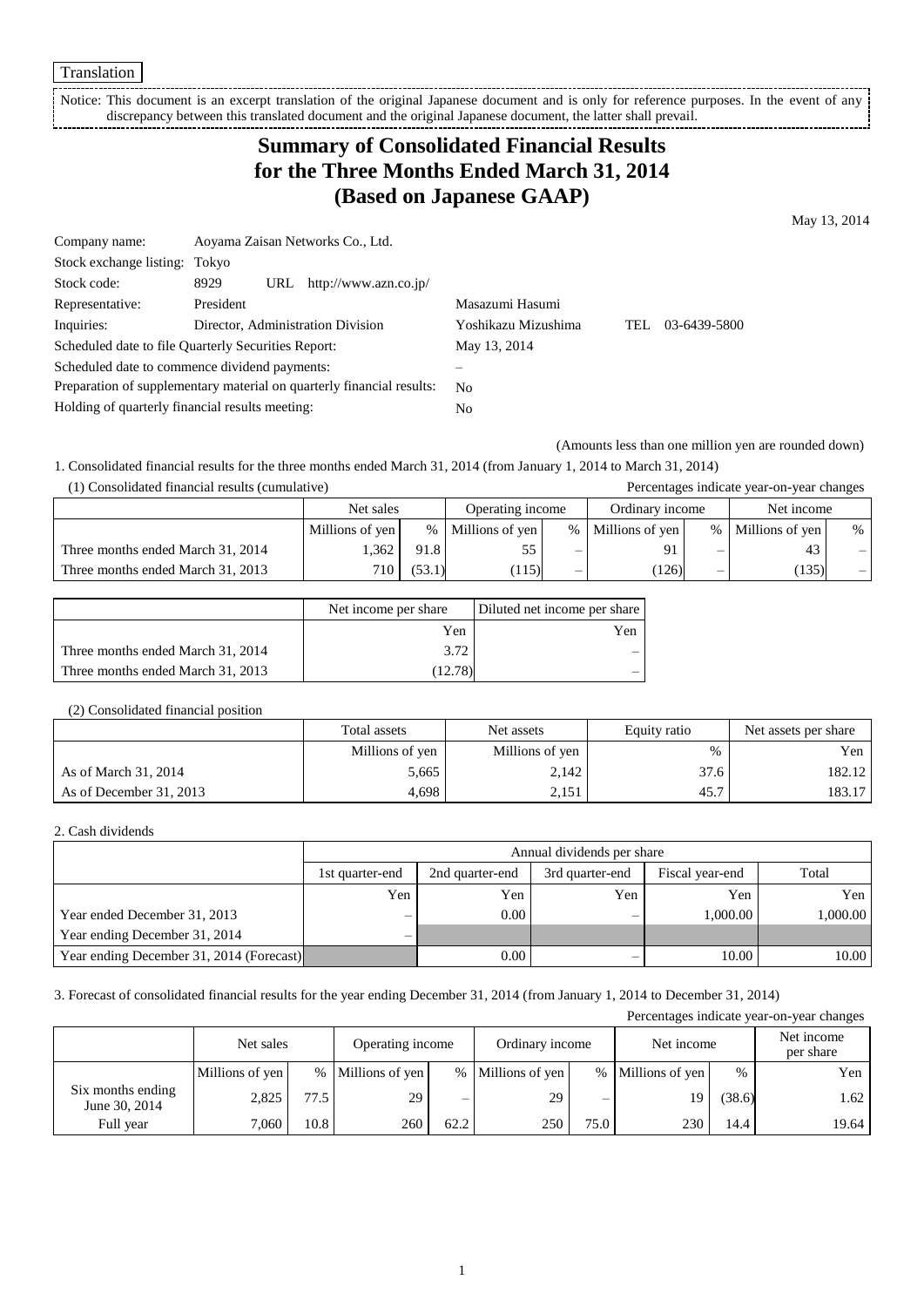| 4. Notes                                                                                                                                                                       |          |                         |                |                   |
|--------------------------------------------------------------------------------------------------------------------------------------------------------------------------------|----------|-------------------------|----------------|-------------------|
| (1) Changes in significant subsidiaries during the three months ended March 31, 2014<br>(changes in specified subsidiaries resulting in the change in scope of consolidation): |          |                         |                |                   |
|                                                                                                                                                                                |          |                         |                |                   |
| (2) Application of special accounting methods for preparing quarterly consolidated financial statements:                                                                       | No       |                         |                |                   |
| (3) Changes in accounting policies, changes in accounting estimates, and restatement of prior period financial statements                                                      |          |                         |                |                   |
| Changes in accounting policies due to revisions to accounting standards and other regulations:                                                                                 |          |                         | N <sub>0</sub> |                   |
| Changes in accounting policies due to other reasons:                                                                                                                           |          |                         |                |                   |
| Changes in accounting estimates:                                                                                                                                               |          |                         |                |                   |
| Restatement of prior period financial statements:                                                                                                                              |          |                         |                |                   |
| (4) Number of issued shares (common shares)                                                                                                                                    |          |                         |                |                   |
| Total number of issued shares at the end of the period (including treasury shares)                                                                                             |          |                         |                |                   |
| As of March 31, 2014<br>11,709,600 shares   As of December 31, 2013                                                                                                            |          |                         |                | 11,709,600 shares |
| Number of treasury shares at the end of the period                                                                                                                             |          |                         |                |                   |
| As of March 31, 2014                                                                                                                                                           | - shares | As of December 31, 2013 |                | shares            |

| Average number of shares during the period (cumulative from the beginning of the fiscal year) |                                   |                  |                                                 |                      |  |
|-----------------------------------------------------------------------------------------------|-----------------------------------|------------------|-------------------------------------------------|----------------------|--|
|                                                                                               | Three months ended March 31, 2014 | 1.709.600 shares | Three months ended March 31.<br>. 201 $\degree$ | 10.570.500<br>shares |  |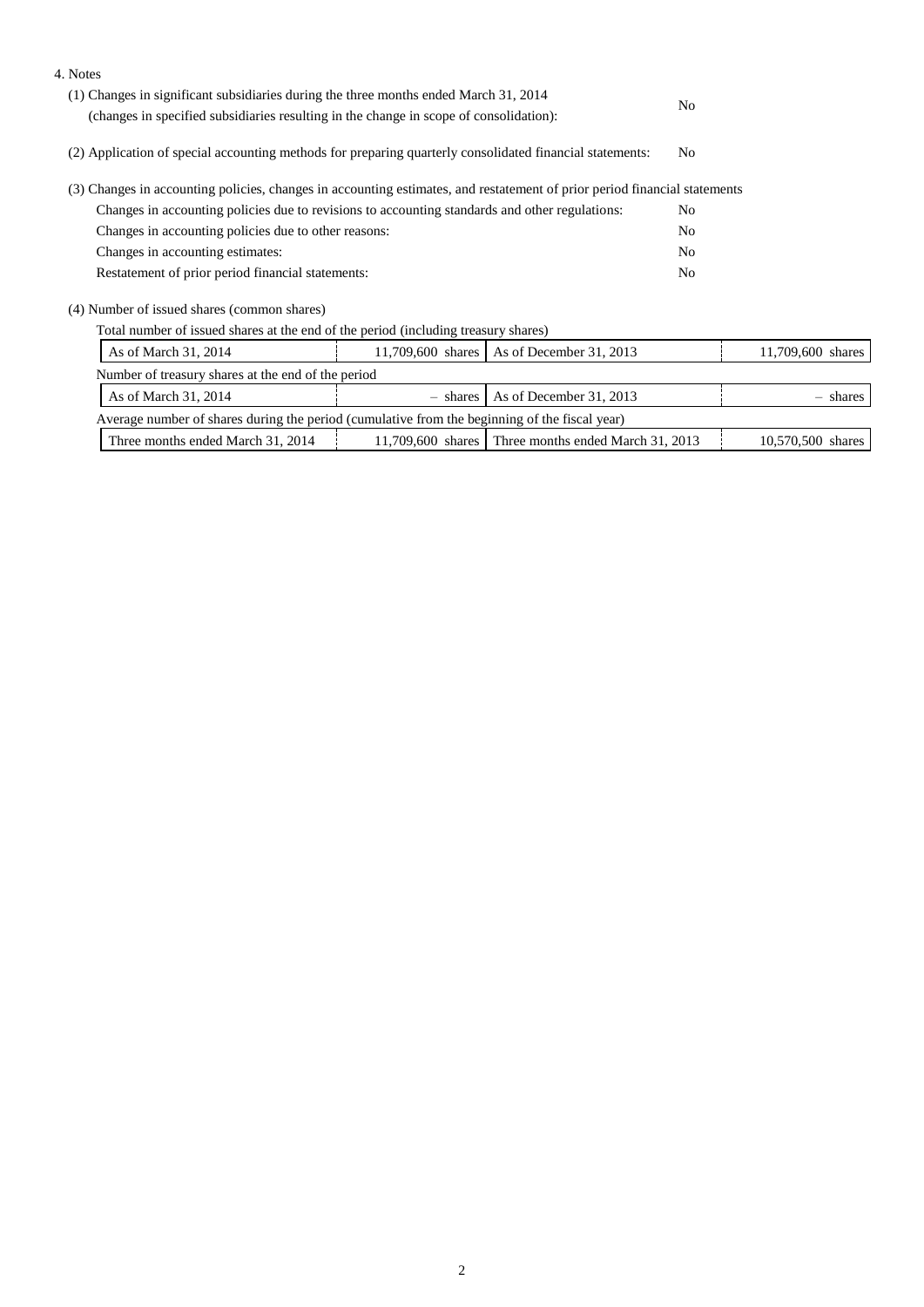### **Quarterly consolidated financial statements**

### **Consolidated balance sheets**

|                                       |                         | (Thousands of yen)   |
|---------------------------------------|-------------------------|----------------------|
|                                       | As of December 31, 2013 | As of March 31, 2014 |
| Assets                                |                         |                      |
| Current assets                        |                         |                      |
| Cash and deposits                     | 2,588,371               | 2,035,320            |
| Accounts receivable - trade           | 214,755                 | 339,535              |
| Real estate for sale                  | 14,900                  | 1,471,208            |
| Other inventories                     | 11,407                  | 11,313               |
| Other                                 | 147,583                 | 100,231              |
| Allowance for doubtful accounts       | (10,031)                | (29,500)             |
| Total current assets                  | 2,966,986               | 3,928,108            |
| Non-current assets                    |                         |                      |
| Property, plant and equipment         |                         |                      |
| Buildings and structures, net         | 57,359                  | 55,192               |
| Land                                  | 1,406                   | 1,406                |
| Other, net                            | 30,371                  | 29,870               |
| Total property, plant and equipment   | 89,136                  | 86,468               |
| Intangible assets                     |                         |                      |
| Software                              | 42,796                  | 39,247               |
| Goodwill                              | 385,232                 | 364,957              |
| Other                                 | 3,266                   | 3,221                |
| Total intangible assets               | 431,295                 | 407,426              |
| Investments and other assets          |                         |                      |
| Investment securities                 | 1,024,181               | 1,032,927            |
| Shares of subsidiaries and associates | 9,956                   | 15,056               |
| Other                                 | 176,716                 | 196,000              |
| Total investments and other assets    | 1,210,853               | 1,243,984            |
| Total non-current assets              | 1,731,285               | 1,737,879            |
| <b>Total</b> assets                   | 4,698,271               | 5,665,988            |
|                                       |                         |                      |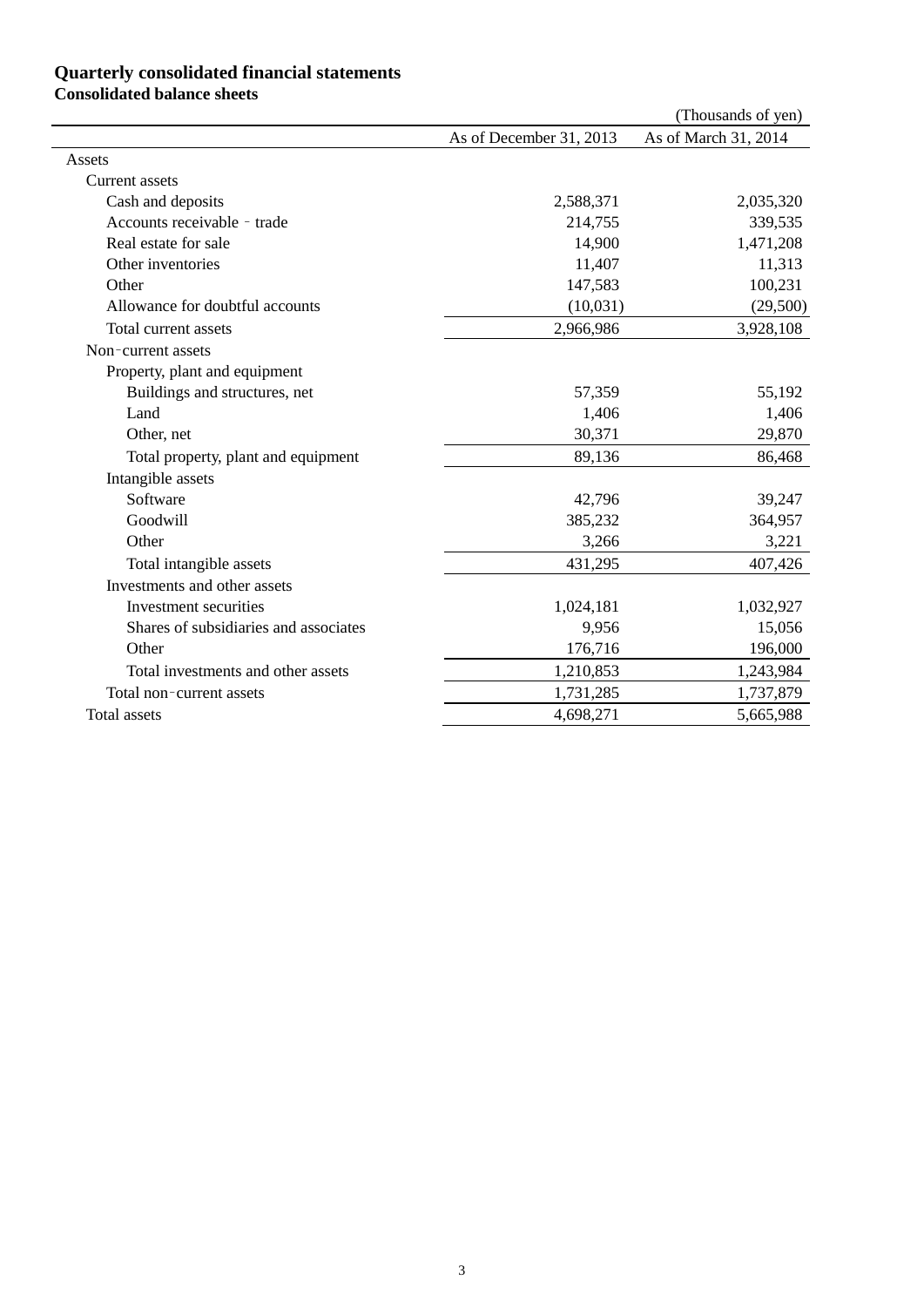|                                              |                         | (Thousands of yen)   |
|----------------------------------------------|-------------------------|----------------------|
|                                              | As of December 31, 2013 | As of March 31, 2014 |
| Liabilities                                  |                         |                      |
| <b>Current liabilities</b>                   |                         |                      |
| Accounts payable - trade                     | 51,492                  | 35,674               |
| Short-term loans payable                     |                         | 1,000,000            |
| Current portion of long-term loans payable   | 248,400                 | 285,600              |
| Current portion of bonds                     | 60,000                  | 60,000               |
| Provision for bonuses                        | 4,595                   | 81,558               |
| Other provision                              | 19,738                  | 12,041               |
| Other                                        | 470,031                 | 309,050              |
| Total current liabilities                    | 854,258                 | 1,783,923            |
| Non-current liabilities                      |                         |                      |
| Bonds payable                                | 210,000                 | 180,000              |
| Long-term loans payable                      | 670,000                 | 673,400              |
| Long-term deposits received                  | 20,703                  | 2,883                |
| Long-term lease and guarantee deposited      | 722,356                 | 779,451              |
| Long-term accounts payable - other           |                         | 51,933               |
| Provision for retirement benefits            | 63,436                  | 11,895               |
| Deferred tax liabilities                     | 3,588                   | 37,469               |
| Other                                        | 2,167                   | 2,167                |
| Total non-current liabilities                | 1,692,253               | 1,739,202            |
| <b>Total liabilities</b>                     | 2,546,511               | 3,523,126            |
| Net assets                                   |                         |                      |
| Shareholders' equity                         |                         |                      |
| Capital stock                                | 1,030,817               | 1,030,817            |
| Capital surplus                              | 736,896                 | 736,896              |
| Retained earnings                            | 372,062                 | 298,516              |
| Total shareholders' equity                   | 2,139,775               | 2,066,229            |
| Accumulated other comprehensive income       |                         |                      |
| Valuation difference on available-for-sale   |                         |                      |
| securities                                   | 6,479                   | 67,663               |
| Foreign currency translation adjustment      | (1, 428)                | (1,362)              |
| Total accumulated other comprehensive income | 5,050                   | 66,301               |
| Subscription rights to shares                | 6,933                   | 10,332               |
| Total net assets                             | 2,151,760               | 2,142,862            |
| Total liabilities and net assets             | 4,698,271               | 5,665,988            |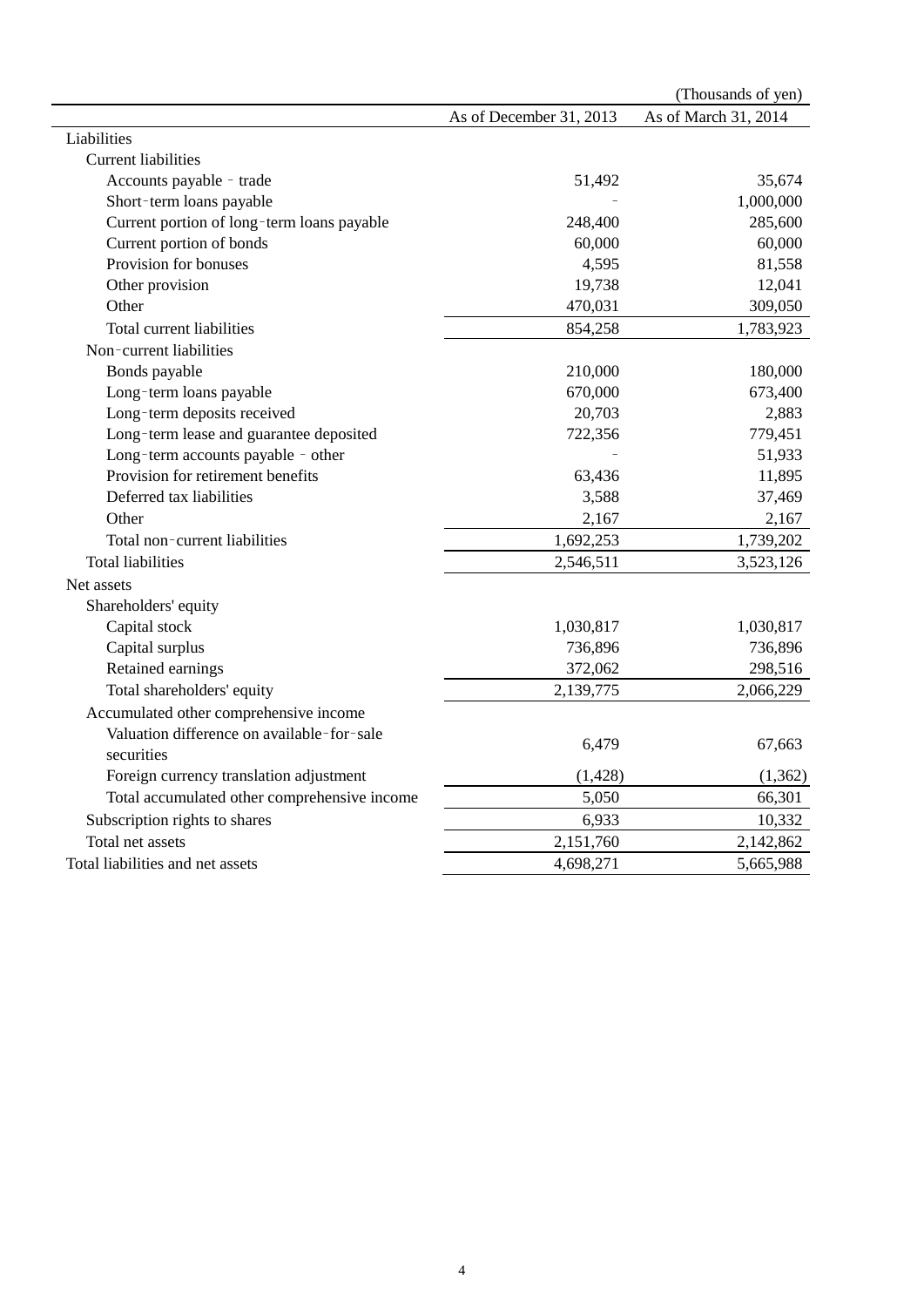# **Consolidated statements of income (cumulative) and consolidated statements of comprehensive income (cumulative)**

**Consolidated statements of income (cumulative)**

|                                                         |                   | (Thousands of yen) |
|---------------------------------------------------------|-------------------|--------------------|
|                                                         | Fiscal year ended | Fiscal year ended  |
|                                                         | March 31, 2013    | March 31, 2014     |
| Operating revenue                                       |                   |                    |
| Operating revenue                                       | 614,446           | 860,215            |
| Real estate sales                                       | 96,020            | 502,371            |
| Total operating revenue                                 | 710,467           | 1,362,587          |
| Operating cost                                          |                   |                    |
| <b>Cost For Sales</b>                                   | 464,636           | 528,038            |
| Cost of sales - real estate                             | 104,270           | 444,889            |
| Total operating cost                                    | 568,907           | 972,928            |
| Operating gross profit                                  | 141,560           | 389,659            |
| Selling, general and administrative expenses            | 256,730           | 333,865            |
| Operating income (loss)                                 | (115, 169)        | 55,793             |
| Non-operating income                                    |                   |                    |
| Interest income                                         | 86                | 216                |
| Dividend income                                         | 904               | 41,823             |
| Foreign exchange gains                                  | 685               |                    |
| Other                                                   | 339               | 7,788              |
| Total non-operating income                              | 2,015             | 49,828             |
| Non-operating expenses                                  |                   |                    |
| Interest expenses                                       | 5,833             | 6,631              |
| Bond issuance cost                                      | 6,287             |                    |
| Loss on liquidation of subsidiaries silent partnership  |                   | 6,363              |
| Other                                                   | 873               | 1,021              |
| Total non-operating expenses                            | 12,994            | 14,016             |
| Ordinary income (loss)                                  | (126, 149)        | 91,605             |
| Extraordinary income                                    |                   |                    |
| Gain on sales of investment securities                  |                   | 7,899              |
| Total extraordinary income                              |                   | 7,899              |
| <b>Extraordinary losses</b>                             |                   |                    |
| Loss on valuation of investment securities              | 3,199             | 1,099              |
| Total extraordinary losses                              | 3,199             | 1,099              |
| Income (loss) before dividends distribution from silent |                   |                    |
| partnership, income taxes                               | (129, 349)        | 98,405             |
| Dividends distribution from silent partnership          | (661)             | 27,730             |
| Income (loss) before income taxes and minority          |                   |                    |
| interests                                               | (128, 688)        | 70,674             |
| Income taxes - current                                  | 314               | 27,124             |
| Total income taxes                                      | 314               | 27,124             |
| Income (loss) before minority interests                 | (129,002)         | 43,549             |
| Minority interests in income                            | 6,074             |                    |
| Net income (loss)                                       | (135,076)         | 43,549             |